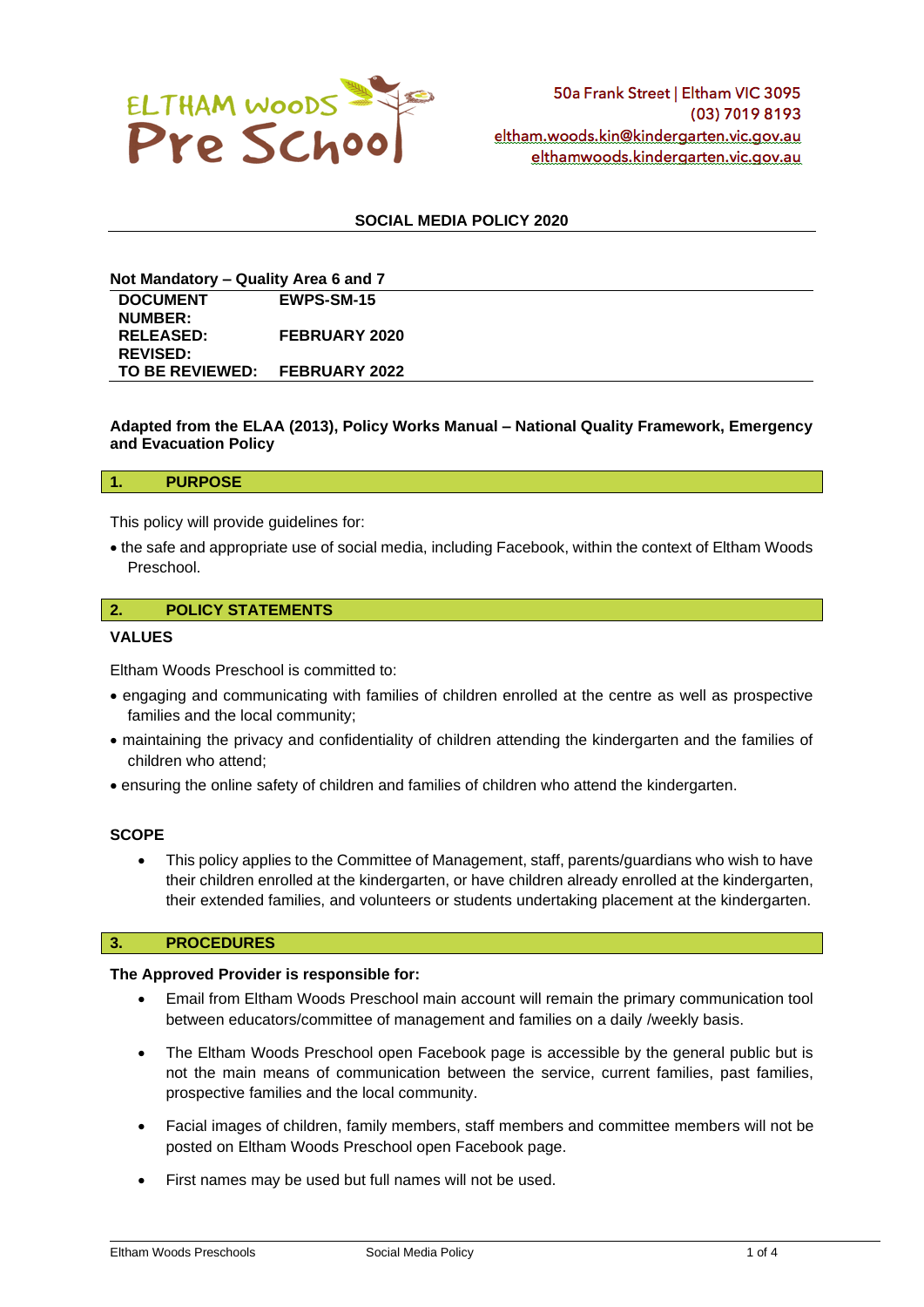

- Any Eltham Woods Preschool closed Facebook groups are in no way associated directly with the Eltham Woods Preschool. It is only a means of communication between family members within the group, however facial images of children, family members, staff members and committee members will not be posted on any Eltham Woods Preschool closed Facebook groups.
- The Administrators of the Facebook page will be elected members of Committee of Management of the current academic year. They will need to –
- be familiar with Facebook and how it functions:
- have an understanding of the Code of Conduct and accepted ethical/professional behaviours of the kindergarten;
- have the authority to respond to feedback and enquiries;
- have developed a list of standard responses to address breaches of conduct.
- know when to seek advice from others (eg. how to respond or legal/ethical advice);
- be confident in uploading or linking to files.
- The Eltham Woods Facebook page must not be used for the promotion of personal financial interests, commercial ventures, personal campaigns or to promote other businesses.
- However, the page may be used to thank local businesses for their support of the kindergarten. Any complaints relating to the content of the Facebook page or breaches of this policy will be dealt with in by the Administrators of the account.
- Any person using the Facebook page inappropriately may be blocked by Administrators.
- The administrators may seek advice from staff, and or the Complaints and Grievance Committee.

## **The Committee of Management is responsible for –**

- nominating Administrators from Committee of Management to regulate Facebook Page
- ensuring this policy is respectfully implemented;
- developing and reviewing this policy;
- authorizing any changes to this policy;
- monitoring complaints and incidents regarding this policy.
- Providing New Administrators a list of the standard responses in Attachment 1 during handover.

## **The Administrators are responsible for –**

- Being familiar with our Centre Philosophy and Values of our Service.
- regularly reviewing and updating the content of the Facebook page;
- ensuring the content of the Facebook page reflects the values and purpose of this policy and philosophy of the kindergarten;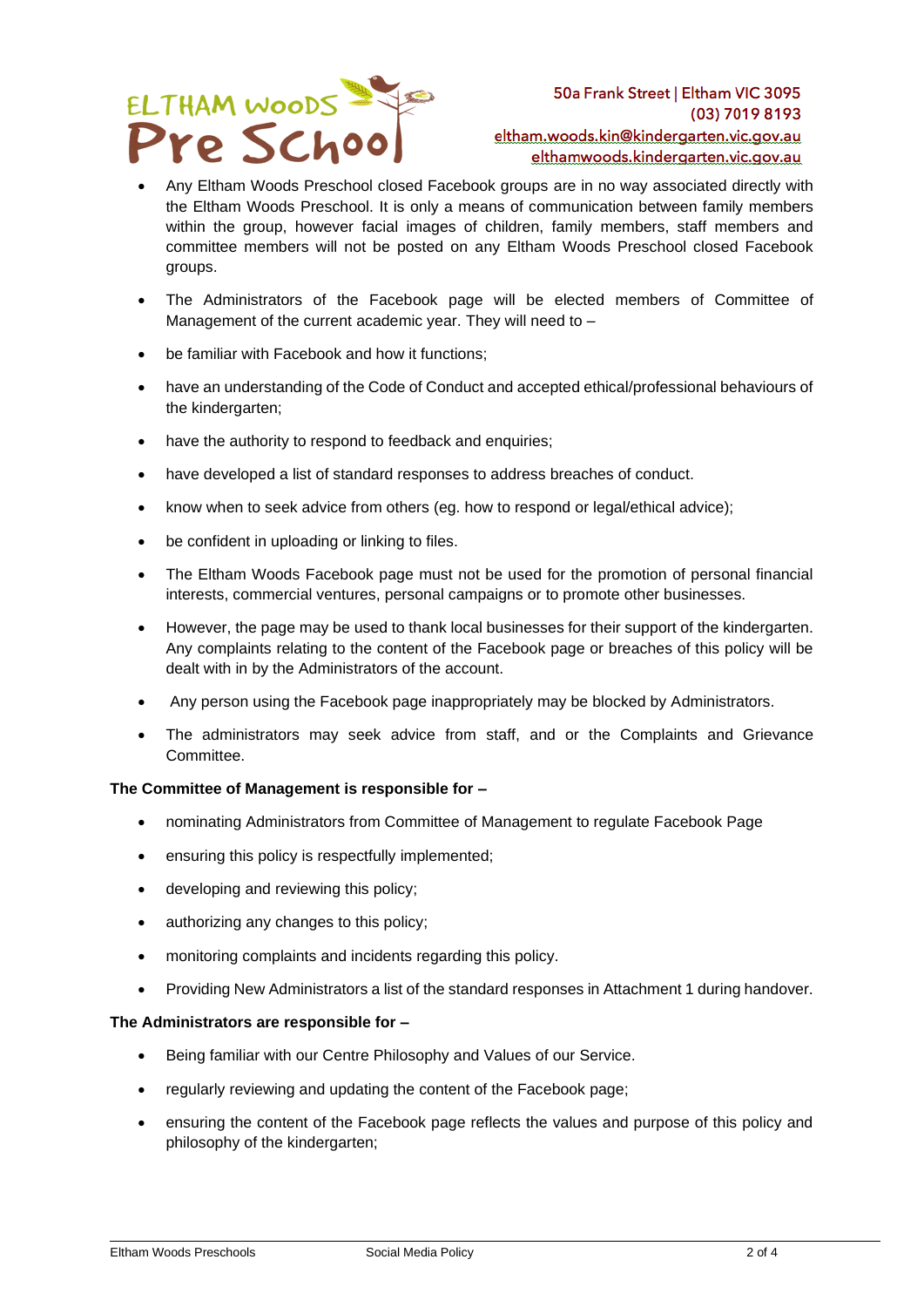

- ensuring the content, including comments, of the Facebook page adheres to the Kindergarten's code of conduct;
- removing any inappropriate comments or posts.
- Responding to any breaches with standard responses
- Reporting to Committee of Management / and Staff any breaches at next Committee Meeting.
- Drafting the standard responses to use in event of a breach. (Attachment)

#### **Parents/guardians are responsible for –**

- respecting the rights and confidentiality of other children and their families when using the Facebook page;
- adhering to the points contained within this policy and the kindergarten's Code of Conduct when using the Facebook page;
- Notifying Administrators of the Page, if there are concerns over a breach of this policy.

## **4. BACKGROUND AND LEGISLATION**

#### **Background**

The Committee of management has determined that Eltham Woods Preschool has established a public open Facebook page to promote the kindergarten to the local community including prospective families, as well as providing an additional form of communication with current families. In addition, at the beginning of each new year the elected Committee of Management have the ability if they choose to establish 3 closed Facebook social media groups for each of the three groups ran at the kindergarten. Only the authorised admin can accept and decline members to these groups and only the accepted members will be able to view and access information published on these pages.

Facebook represents a growing form of communication and can play an important role in building and maintaining relationships with families, prospective families and the local community. However, it is also an area in which rules and boundaries are constantly being tested and we must be mindful of the effects of the use of social media on children and families within our kindergarten community.

## **LEGISLATION**

The following have been considered –

- Privacy Act 1988 [www.privacy.gov.au/law/act](http://www.privacy.gov.au/law/act)
- Privacy Amendment (Enhancing Privacy Protection) Act 2012
- Privacy Regulations 2013
- Education and Care Services National Law Act 2010
- Education and Care Services National Regulations 2011
- Early Childhood Australia Code of Ethics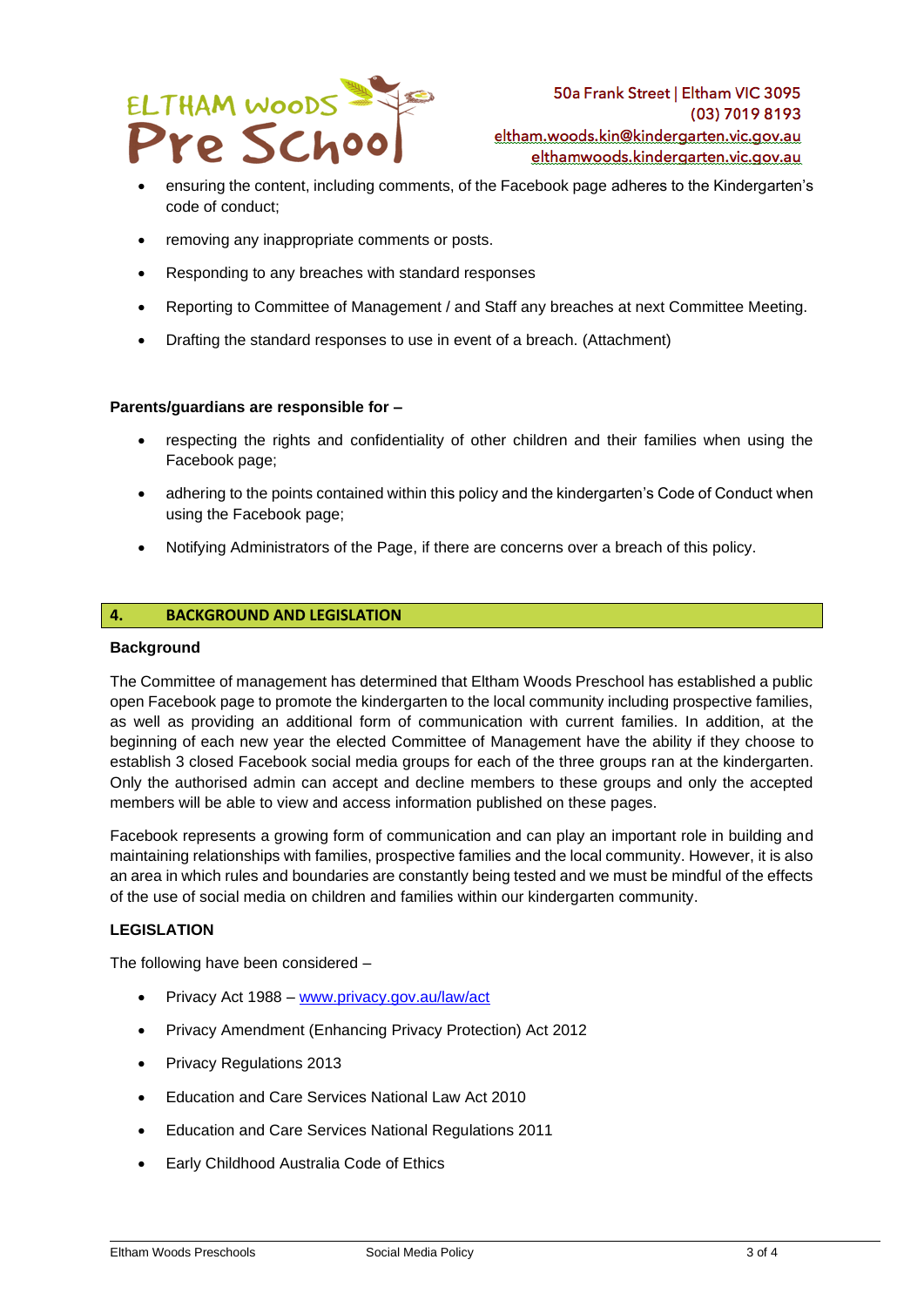

- Guide to the National Quality Standard (3) Australian Children's Education and Care Quality Authority (ACECQA) 2011 The most current amendments to listed legislation can be found at:
- Victorian Legislation Victorian Law Today:<http://www.legislation.vic.gov.au/>
- Commonwealth Legislation ComLaw:<http://www.comlaw.gov.au/>
- *National Quality Standard*, including Quality Area 2: Children's Health and Safety
- *Child Safety and Wellbeing Act 2005* (Vic)
- *Charter of Human Rights and Responsibilities Act 2006* (Vic)
- *Child Safe Standards (Vic)*

## **5. EVALUATION**

In order to assess whether the values and purposes of the policy have been achieved, the Committee of Management at Eltham Woods Preschool will:

- regularly seek feedback from everyone affected by the policy regarding its effectiveness;
- monitor the procedures in relation to this policy;
- keep the policy up to date with current legislation, research, policy and best practice;
- revise the policy and procedures as part of the service's policy review cycle, or as required;
- notify parents/guardians at least 14 days before making any changes to this policy or its procedures.

#### **6. AUTHORISATION**

This policy was adopted by the Approved Provider of Eltham Woods Preschool on 01.02.2020

#### **7. POLICY CHANGE RECORD**

| Date       | <b>Revision Description</b>                                                       | <b>Authority</b>      |
|------------|-----------------------------------------------------------------------------------|-----------------------|
| 01.02.2020 | This is a new policy added / created on the request of the<br>committee from 2019 |                       |
| 2021       | Review                                                                            | <b>EWPS Committee</b> |
|            |                                                                                   |                       |
|            |                                                                                   |                       |

## **REVIEW DATE: 01.05.2023**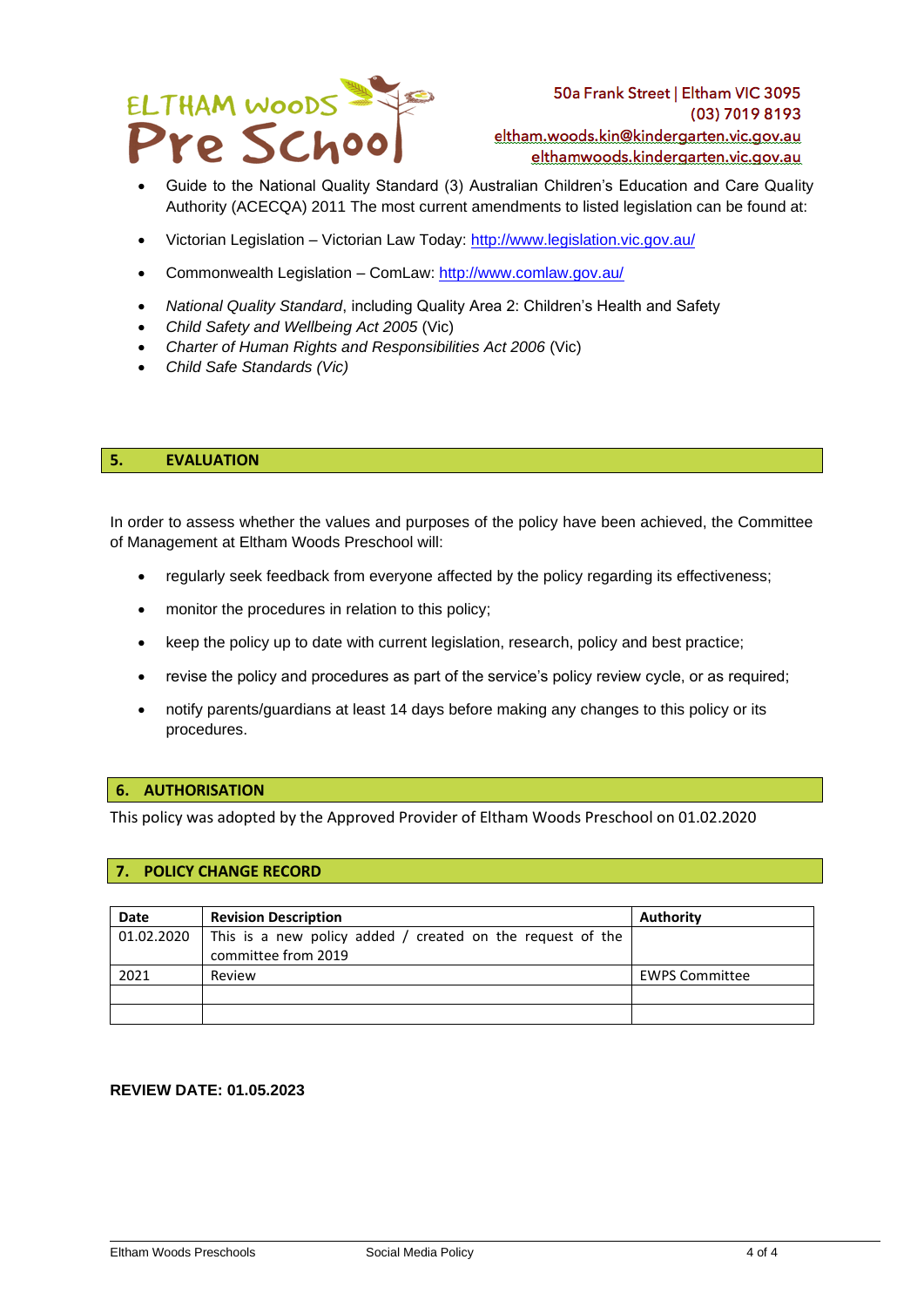

50a Frank Street | Eltham VIC 3095 (03) 7019 8193 eltham.woods.kin@kindergarten.vic.gov.au elthamwoods.kindergarten.vic.gov.au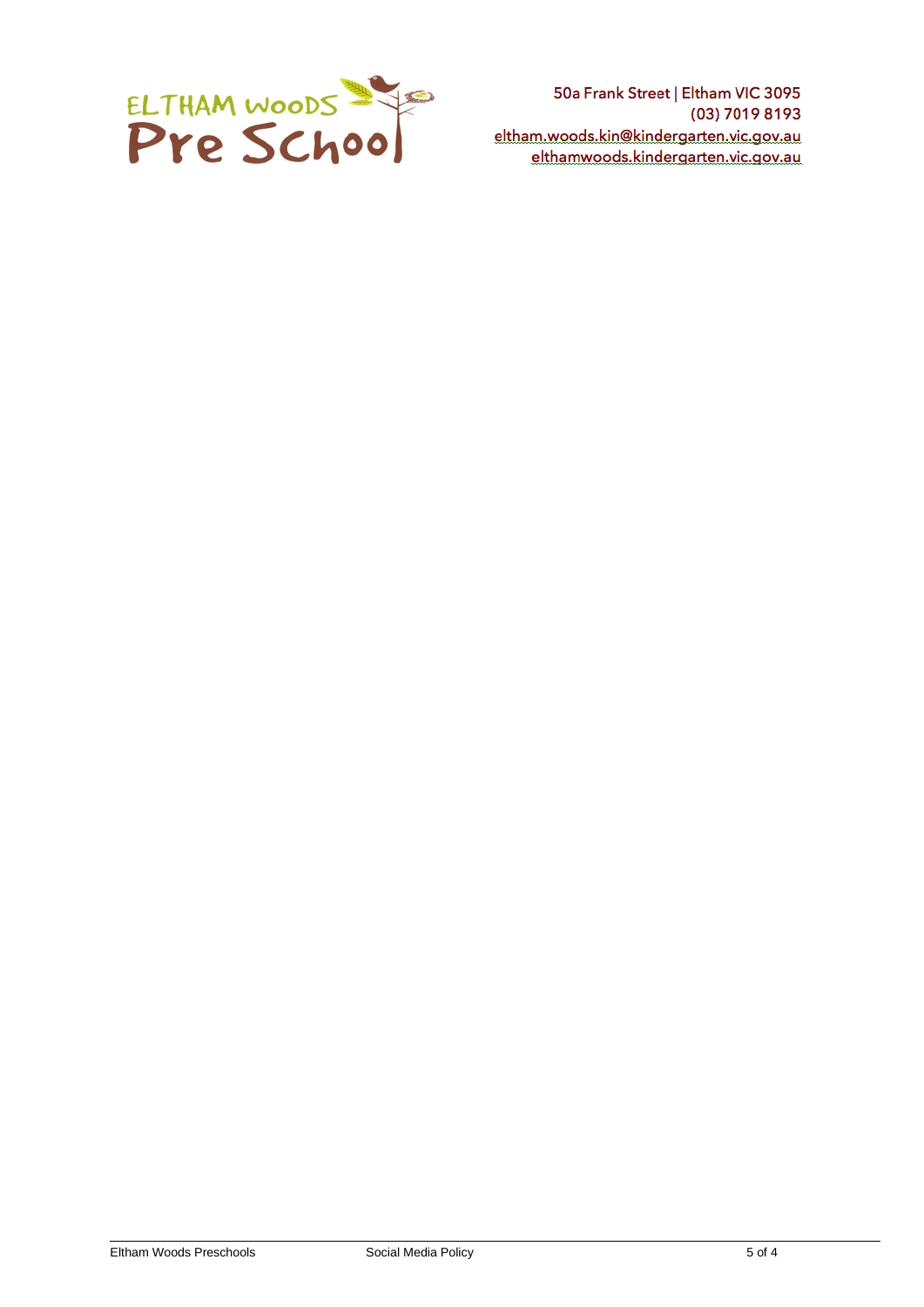

## **ATTACHMENT 1**

# **Standard Responses for Breaches of Content for Facebook Page**

Administrators to regularly check posts, as actions and responses need to be timely.

| <b>Type of Breach</b>                       | <b>Standard Action / and or</b><br>Response                                                                                              | Person responsible for this |
|---------------------------------------------|------------------------------------------------------------------------------------------------------------------------------------------|-----------------------------|
| Photo of faces or heads<br>uploaded to page | A: Contact person to<br>immediately remove                                                                                               | Administrators              |
|                                             | A: Or Immediately Remove                                                                                                                 |                             |
|                                             | R: This material was removed<br>by the administrator, because it<br>poses a risk to safety and<br>wellbeing of children and<br>families. |                             |
| Comments not in keeping with                | A: Remove post                                                                                                                           | Administrators              |
| philosophy of service                       | (If unsure speak with Staff)                                                                                                             |                             |
|                                             | R: This content is not in<br>keeping with the philosophy of<br>the families of this service.                                             |                             |
| Comments posted that are for                | A: check if authorised                                                                                                                   | Administrators              |
| self-promotion / or of others               | A: Remove post                                                                                                                           |                             |
| promotion not authorised by<br><b>COM</b>   | R: We reserve the right to<br>remove any unauthorised<br>content                                                                         |                             |
| Any other comment deemed                    | A: Remove post                                                                                                                           |                             |
| inappropriate                               | (If unsure speak with Staff)                                                                                                             |                             |
|                                             | R: This content is not in<br>keeping with the philosophy of<br>the families of this service.                                             |                             |
|                                             |                                                                                                                                          |                             |
|                                             |                                                                                                                                          |                             |